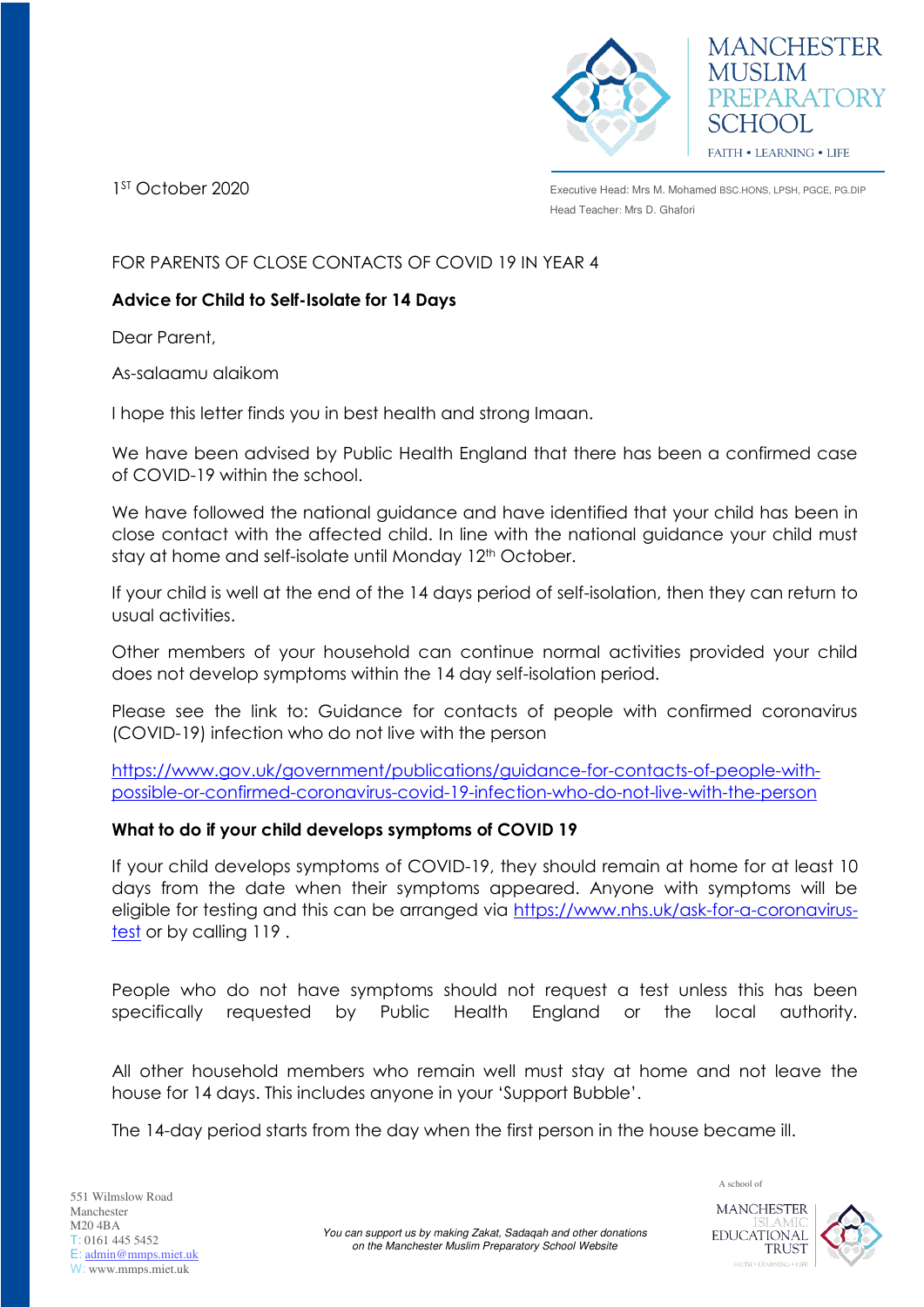



Executive Head: Mrs M. Mohamed BSC.HONS, LPSH, PGCE, PG.DIP Head Teacher: Mrs D. Ghafori

Household members should not go to work, school or public areas and exercise should be taken within the home. If you require help with buying groceries, other shopping or picking up medication, or walking a dog, you should ask friends or family. Alternatively, you can order your shopping online and medication by phone or online.

Household members staying at home for 14 days will greatly reduce the overall amount of infection the household could pass on to others in the community

If you are able can, move any vulnerable individuals (such as the elderly and those with underlying health conditions) out of your home, to stay with friends or family for the duration of the home isolation period

Please see the link to the PHE 'Stay at Home' Guidance:

[https://www.gov.uk/government/publications/covid-19-stay-at-home-guidance/stay-at](https://www.gov.uk/government/publications/covid-19-stay-at-home-guidance/stay-at-home-guidance-for-households-with-possible-coronavirus-covid-19-infection)[home-guidance-for-households-with-possible-coronavirus-covid-19-infection](https://www.gov.uk/government/publications/covid-19-stay-at-home-guidance/stay-at-home-guidance-for-households-with-possible-coronavirus-covid-19-infection)

## **Symptoms of COVID 19**

The most common symptoms of coronavirus (COVID-19) are recent onset of:

- new continuous cough and/or
- high temperature and/or
- a loss of, or change in, normal sense of taste or smell (anosmia)

## **For most people, coronavirus (COVID-19) will be a mild illness.**

If your child does develop symptoms, you can seek advice from the nhs.uk website at [https://www.nhs.uk/conditions/coronavirus-covid-19/check-if-you-have-coronavirus](https://www.nhs.uk/conditions/coronavirus-covid-19/check-if-you-have-coronavirus-symptoms/)[symptoms/](https://www.nhs.uk/conditions/coronavirus-covid-19/check-if-you-have-coronavirus-symptoms/). If you are concerned about your child's symptoms, or they are worsening you can seek advice from NHS 111 at<https://111.nhs.uk/>or by phoning 111.

#### **How to stop COVID-19 spreading**

There are things you can do to help reduce the risk of you and anyone you live with getting ill with COVID-19

*Do*

- wash your hands with soap and water often do this for at least 20 seconds
- use hand sanitiser gel if soap and water are not available
- wash your hands as soon as you get home
- cover your mouth and nose with a tissue or your sleeve (not your hands) when you cough or sneeze
- A school of put used tissues in the bin immediately and wash your hands afterwards

551 Wilmslow Road Manchester M20 4BA T: 0161 445 5452 E: [admin@mmps.miet.uk](mailto:admin@mmps.miet.uk) W: www.mmps.miet.uk